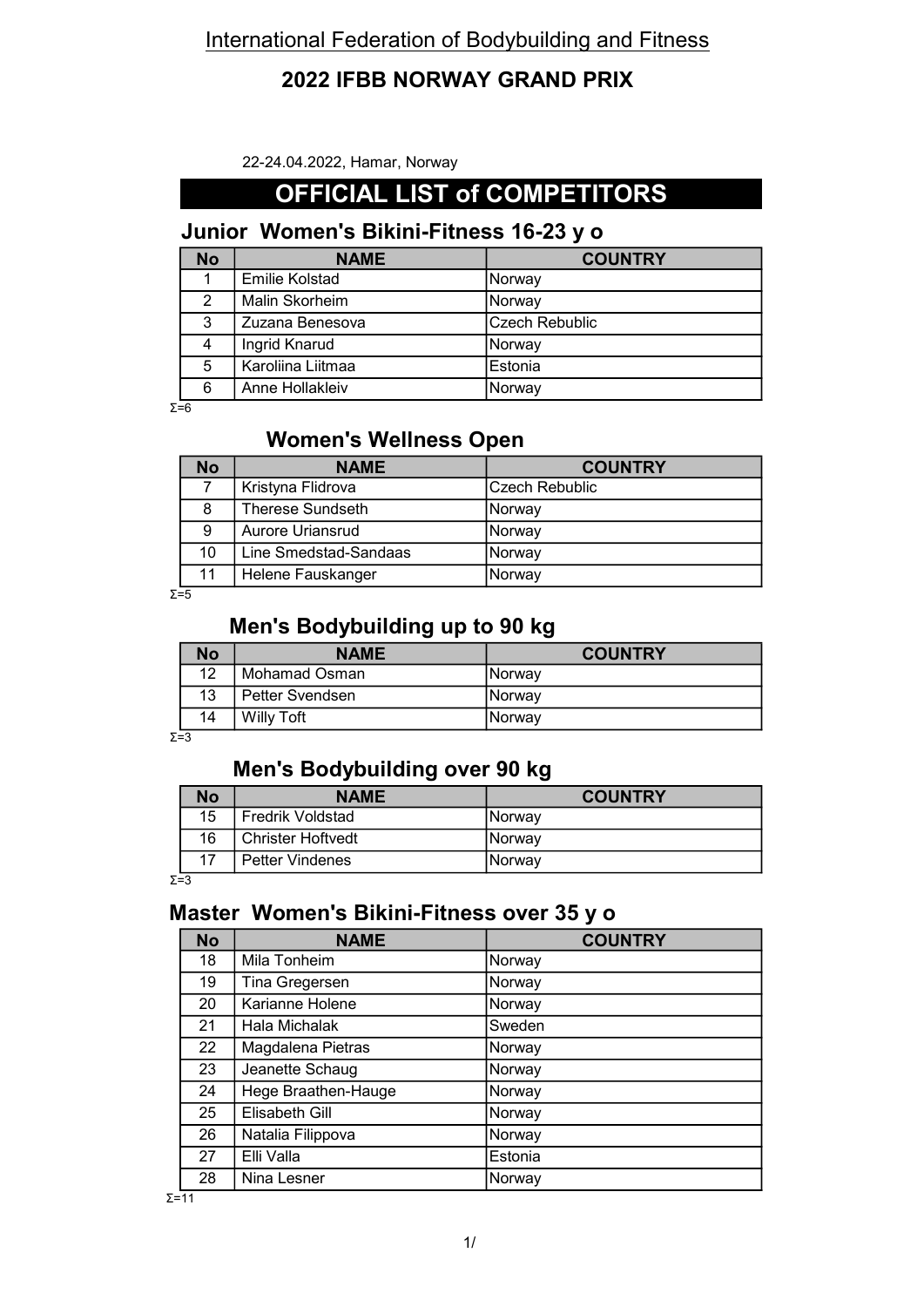# Men's Classic Physique Open

| <b>No</b> | <b>NAME</b>         | <b>COUNTRY</b> |
|-----------|---------------------|----------------|
| 29        | Egert Oiov          | Estonia        |
| 30        | <b>Runar Jatten</b> | Norway         |
| 31        | Jarl Bjermeland     | Norway         |
| 32        | Romeo Johnny        | Norway         |
| 33        | Marcin Lawniczak    | Norway         |

Σ=5

# Women's Bikini-Fitness up to 158 cm

| <b>No</b> | <b>NAME</b>          | <b>COUNTRY</b> |
|-----------|----------------------|----------------|
| 34        | <b>Trude Eriksen</b> | Norwav         |
| 35        | Rebecca Falch        | Norway         |
| 36        | Keremsa Dominguez    | Norway         |
| 37        | Tina Gregersen       | Norway         |
| 38        | Nina Lesner          | Norway         |

 $Σ=5$ 

# Women's Bikini-Fitness up to 164 cm

| <b>No</b> | <b>NAME</b>             | <b>COUNTRY</b> |
|-----------|-------------------------|----------------|
| 39        | Cecilie Slake           | Norway         |
| 40        | Ingrid Knarud           | Norway         |
| 41        | <b>Benedichte Olsen</b> | Norway         |
| 42        | Madelen Beck            | Norway         |
| 43        | Pia Sjolund             | Norway         |
| 44        | Hanne Eide              | <b>Norway</b>  |

 $Σ = 6$ 

#### Women's Bikini-Fitness up to 166 cm

| <b>No</b> | <b>NAME</b>            | <b>COUNTRY</b> |
|-----------|------------------------|----------------|
| 45        | <b>Biljana Milosev</b> | Norway         |
| 46        | Carina Hansen          | Norway         |
| 47        | Margarita Narino       | Norway         |
| 48        | Alina Larsen           | Norway         |
| 49        | Ane Herber             | Norway         |
| 50        | June-Marita Hagen      | Norway         |

 $Σ = 6$ 

#### Women's Bikini-Fitness up to 169 cm

| <b>No</b> | <b>NAME</b>             | <b>COUNTRY</b> |
|-----------|-------------------------|----------------|
| 51        | Anne Hollakleiv         | Norway         |
| 52        | Elli Valla              | Estonia        |
| 53        | <b>Marion Ristesund</b> | Norway         |
| 54        | Malin Skorheim          | Norway         |
| 55        | Karianne Holene         | Norway         |
| 56        | Agne Kiviselg           | Estonia        |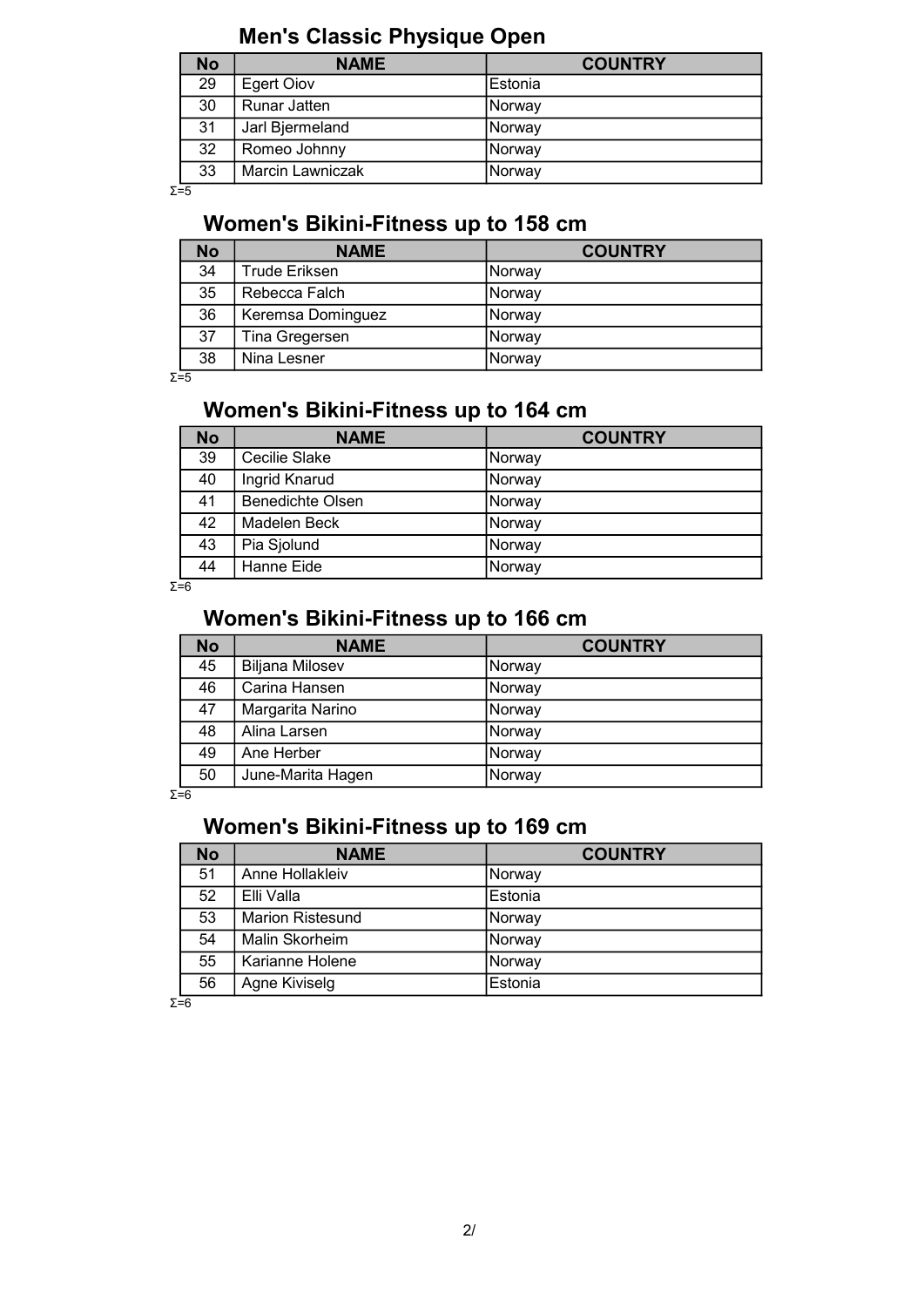| <b>No</b> | <b>NAME</b>                | <b>COUNTRY</b>        |
|-----------|----------------------------|-----------------------|
| 57        | Hanna Samuelsson           | Sweden                |
| 58        | Elisabeth Gill             | Norway                |
| 59        | <b>Tiril Sundkjer</b>      | Norway                |
| 60        | <b>Emilie Kolstad</b>      | Norway                |
| 61        | Christine Frolich-Braathen | Norway                |
| 62        | Karoliina Liitmaa          | Estonia               |
| 63        | Natalia Filippova          | Norway                |
| 64        | Jeanette Schaug            | Norway                |
| 65        | Zuzana Benesova            | <b>Czech Rebublic</b> |
| 66        | Amelie Ommedal             | Norway                |
| 67        | Mila Tonheim               | Norway                |

Σ=11

# Men's Classic Bodybuilding up to 180 cm

| <b>No</b> | <b>NAME</b>            | <b>COUNTRY</b> |
|-----------|------------------------|----------------|
| 68        | <b>Daniel Dreier</b>   | Norway         |
| 69        | Ovin Grue              | Norway         |
| 70        | <b>Havard Pedersen</b> | Norway         |
| 71        | Lasse Telnes           | Norway         |
| 72        | Jarl Bjermeland        | Norway         |
| 73        | Espen Korsvold         | Norway         |
| 74        | Marcin Lawniczak       | Norway         |
| 75        | <b>Egert Oiov</b>      | Estonia        |

 $\Sigma = 8$ 

#### Men's Classic Bodybuilding over 180 cm

| <b>No</b> | <b>NAME</b>          | <b>COUNTRY</b> |
|-----------|----------------------|----------------|
| 76        | <b>Haakon Sundby</b> | Norway         |
| 77        | Sveinung Moen        | Norway         |
| 78        | Stian Solgard        | Norway         |
| 79        | Dawson Hamilton      | Norway         |
| 80        | Espen Bastiansen     | Norway         |

 $Σ=5$ 

# Junior Men's Physique 16-23 y o

| <b>No</b> | <b>NAME</b>        | <b>COUNTRY</b> |
|-----------|--------------------|----------------|
| 81        | Fredrik Karlsen    | Norway         |
| 82        | Peder Lovberg      | Norway         |
| 83        | Adrian Pedersen    | Norway         |
| 84        | Adne Hagen         | Norway         |
| 85        | Martinius Andersen | Norway         |
| 86        | Magnus Ulvestad    | Norway         |

 $Σ = 6$ 

# Master Men's Physique over 40 y o

|         | <b>No</b> | <b>NAME</b>   | <b>COUNTRY</b> |
|---------|-----------|---------------|----------------|
|         | 87        | Andre Jensen  | Norway         |
|         | 88        | John Bergmann | INorwav        |
| $ \sim$ |           |               |                |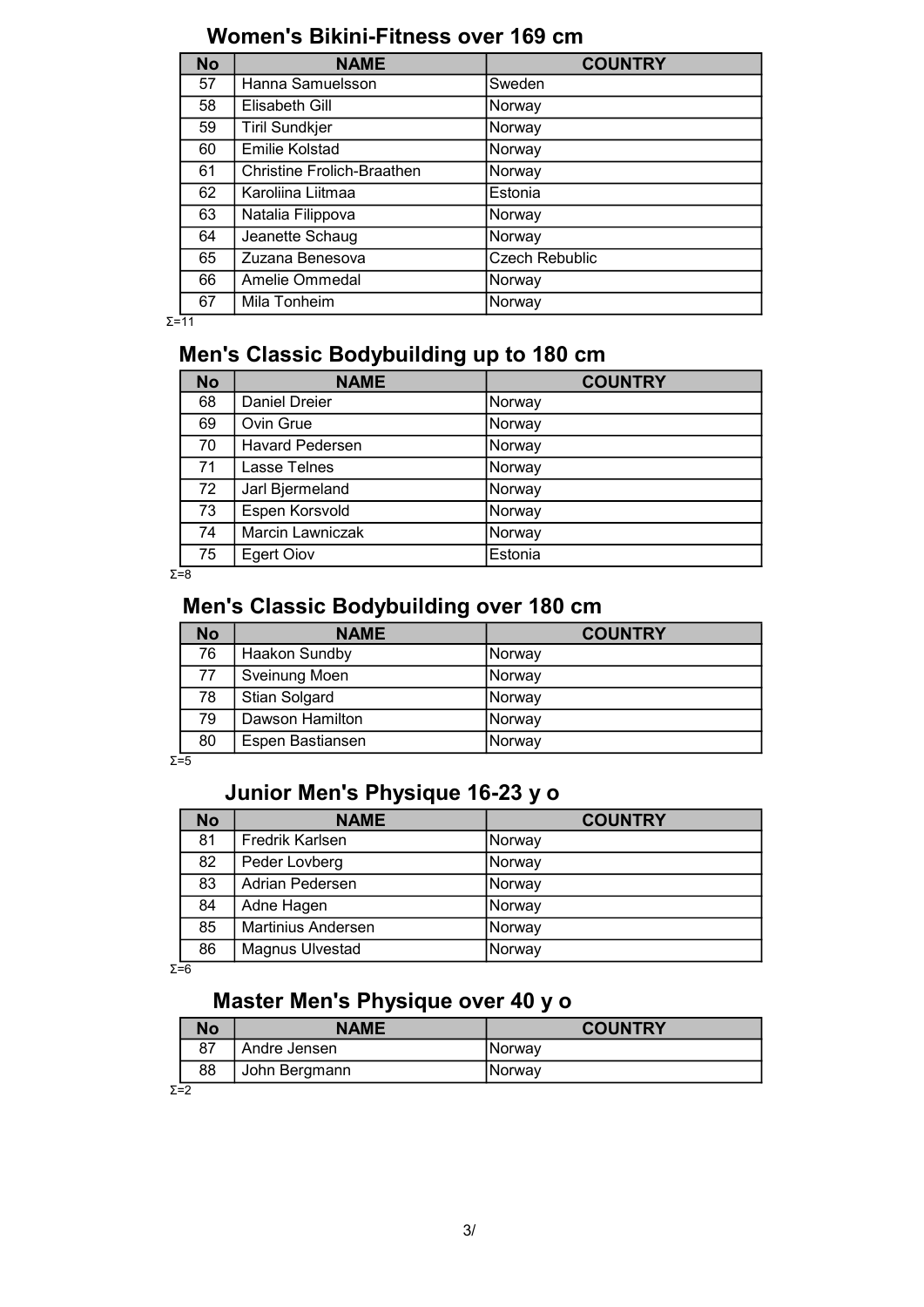# Women's Bodyfitness up to 163 cm

| <b>No</b> | <b>NAME</b>       | <b>COUNTRY</b> |
|-----------|-------------------|----------------|
| 89        | Annika Roland     | Norway         |
| 90        | Susanne Storhaug  | Norway         |
| 91        | Malen Hejtmanek   | Norway         |
| 92        | Martine Skaanevik | Norway         |
| 93        | Emma Nilsen       | Norway         |

Σ=5

# Women's Bodyfitness over 163 cm

| <b>No</b> | <b>NAME</b>       | <b>COUNTRY</b> |
|-----------|-------------------|----------------|
| 94        | Linda Rikoll      | Norway         |
| 95        | Ingunn Soiland    | Norway         |
| 96        | Anni Fladaas      | Norway         |
| 97        | Yvonne Mikkelsen  | Norway         |
| 98        | Monica Foss       | Norway         |
| 99        | Camilla Eilertsen | Norway         |
| 100       | Line Klevedal     | Norway         |

Σ=7

# Master Women's Bodyfitness over 35 y o

| <b>No</b> | <b>NAME</b>        | <b>COUNTRY</b> |
|-----------|--------------------|----------------|
| 101       | Anni Fladaas       | Norway         |
| 102       | Ingunn Soiland     | Norway         |
| 103       | <b>Monica Foss</b> | Norway         |
| 104       | Line Klevedal      | Norway         |
| 105       | Heidi Eilertsen    | Norway         |
| 106       | Camilla Eilertsen  | Norway         |
| 107       | Linda Rikoll       | Norway         |

Σ=7

# Men's Physique up to 173 cm

| <b>No</b> | <b>NAME</b>               | <b>COUNTRY</b> |
|-----------|---------------------------|----------------|
| 108       | Aladdin Serhan            | Norway         |
| 109       | Arafat Mohamud            | Norway         |
| 110       | <b>Robert Berg</b>        | Norway         |
| 111       | Andreas Ask               | Norway         |
| 112       | Fawaz Ali                 | Norway         |
| 113       | Ronnaphum Angkaew         | Norway         |
| 114       | Gabin Ntaweyanga          | Norway         |
| 115       | Shazad Ashraf             | Norway         |
| 116       | Jan-Kristian Sorensen     | Norway         |
| 117       | Tri Vo                    | Norway         |
| 118       | <b>Martinius Andersen</b> | Norway         |